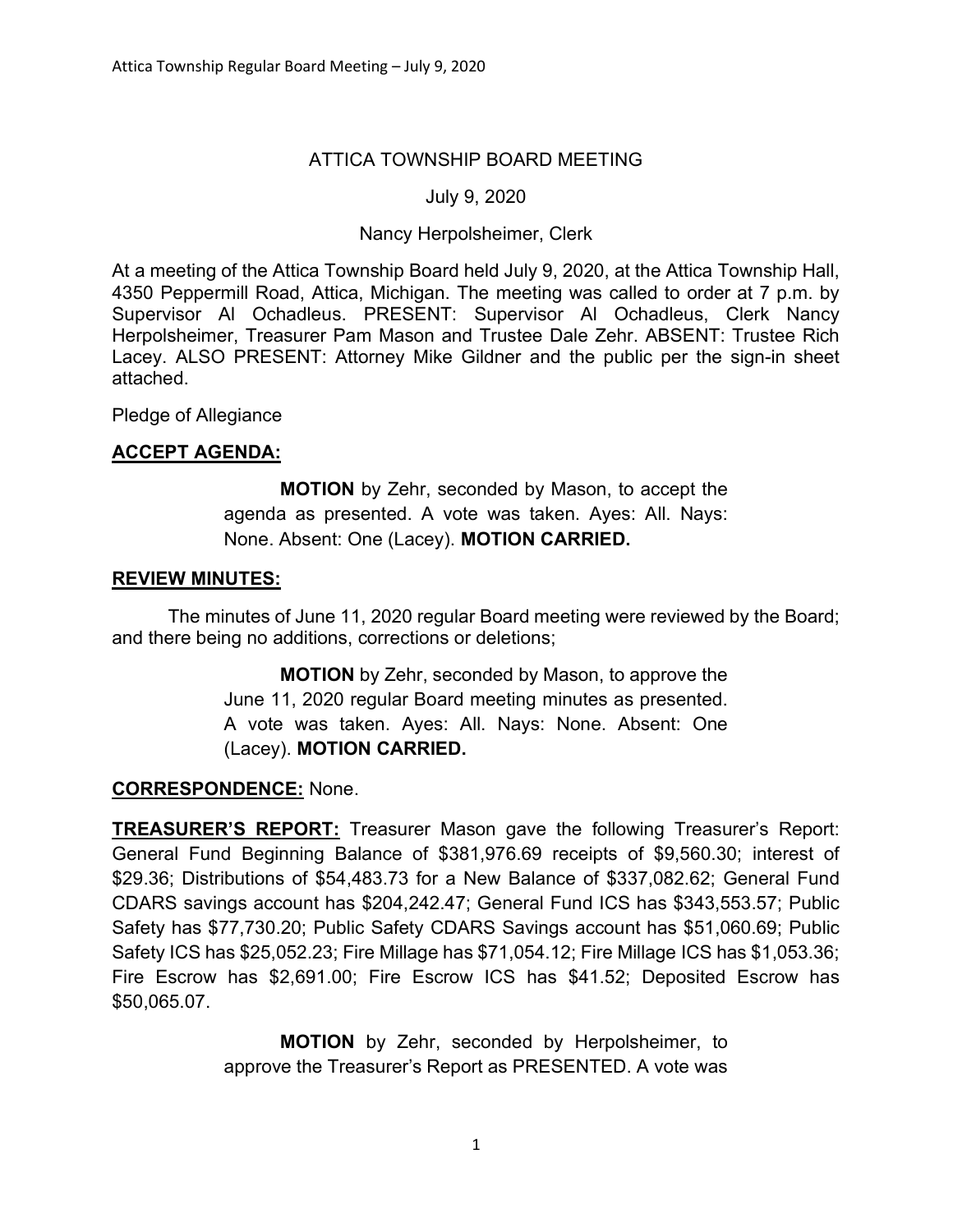taken. Ayes: All; Nays: None. Absent: One (Lacey). MOTION CARRIED.

POLICE REPORT: Deputy Dave Barrett gave the following police report: there were 175 calls in the month of June with 85 of the calls handled by the township deputies.

## PUBLIC TIME: None.

#### **OLD BUSINESS: None**

#### NEW BUSINESS:

#### 1. Proclamation Painter:

 Supervisor Ochadleus informed the Board that Matt Koski, owner of My Cave Painter, approached the township about painting the park pavilions. Mr. Koski wrote on his quote to that Attica Park held a place in his heart as he played little league baseball at the park and now his children play at the park. The quote was for \$2,000.00 or "whatever fits the township budget". After painting the pavilions, pulling out all of the old staples and also painting the bottom half of the museum Mr. Koski refused any payment for his work. Clerk Herpolsheimer wrote Mr. Koski a letter thanking him for his contribution of \$2,000.00 in the form of painting the pavilions and museum.

# 2. Updated Reclamation Site Plan and Permit Renewal for Starr Aggregates Newark Road pit until 2023:

Supervisor Ochadleus stated that the Planning Commission went through the review process and recommended approving Starr Aggregates site plan and permit renewal. Zoning Administrator Lemons said that she has received complaints that trucks with shot mufflers are speeding down the road. Supervisor Ochadleus recommended not approving the site plan and permit renewal until the issues with the trucks is taken care of. The site plan and renewal will be put on the August Board meeting agenda.

#### 3. Lake Pro Request:

 Dana and John DeClark requested the Attica Township Board begin the process to establish a special assessment district for the purpose of controlling or eradicating aquatic weeds. Supervisor Ochadleus gave a brief history of the special assessment district. There was lengthy discussion.

> MOTION by Mason, seconded by Zehr, to continue the Lake Pleasant Special Assessment District, based on the request of the residents that live on Lake Pleasant. A roll call vote was taken. Herpolsheimer: Aye; Mason: Aye; Ochadleus: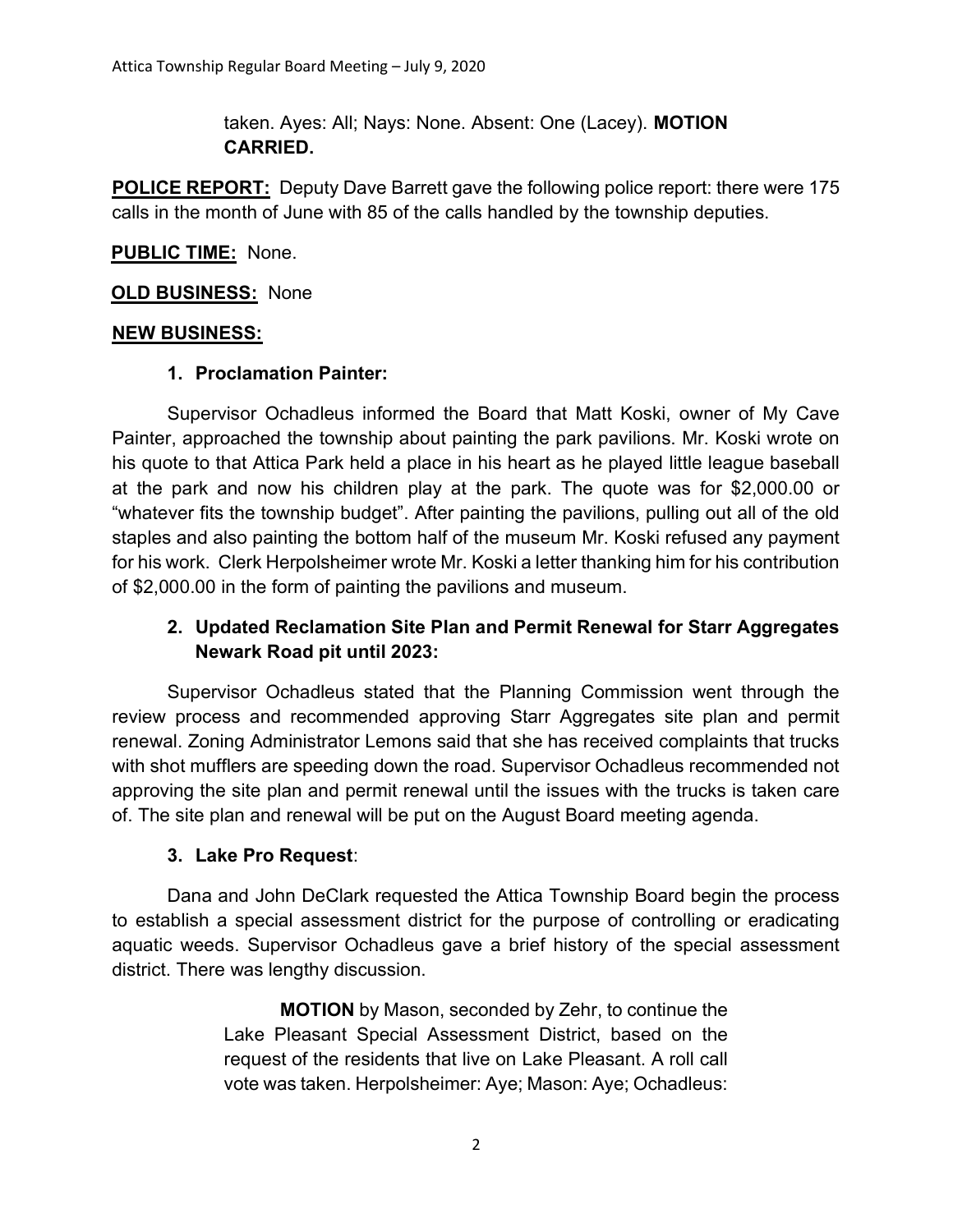Aye and Zehr: Aye. Ayes: All. Nays: None. Absent: One (Lacey). MOTION CARRIED.

# 4. Lapeer Chapter MTA Meeting at Attica Township on July 21<sup>st</sup> at 7 p.m. (Supervisors meeting at 5:30 p.m.):

The meetings have been canceled due to the pandemic.

## 5. Hall and Pavilion Rentals:

 The township hall and pavilions will not be rented until further notice due to the pandemic. Pavilions will not be rented but may be used on a first come first serve basis.

## COMMITTEE REPORTS:

- 1. FIRE: None.
- 2. PARK: None.
- 3. PLANNING COMMISSION: Planning Commission Secretary Lemons reported:
	- a) There is nothing on the agenda for the July Planning Commission meeting, unless something changes the meeting will be canceled.
	- b) Two ZBA meetings scheduled for July.
- 4. ATTORNEY REPORT: None.
- 5. AMBULANCE: Supervisor Ochadleus stated that the ambulance board has a meeting next Tuesday and are moving along with the Covid situation.
- 6. COMMISSIONER'S REPORT: None.
- 7. Board: Supervisor Ochadleus stated that today he made the decision to cancel the museum grand opening until the pandemic is under control. Dumpster Day will still take place on August 22<sup>nd</sup>.
- 8. Public Time: Dana DeClark thanked the Board for their consideration of creating a Lake Pleasant Special Assessment District.

## REVIEWING AND PAYING BILLS:

The bills were reviewed by the Board for the General Fund for the amount of \$52,883.34 (check #21571 through check #21642); the Fire Fund for the amount of \$5,598.37 (check #5693 through check #5714); and Public Safety for the amount of \$11,229.88 (check #1269). For a total of \$69,711.59. There being no further questions: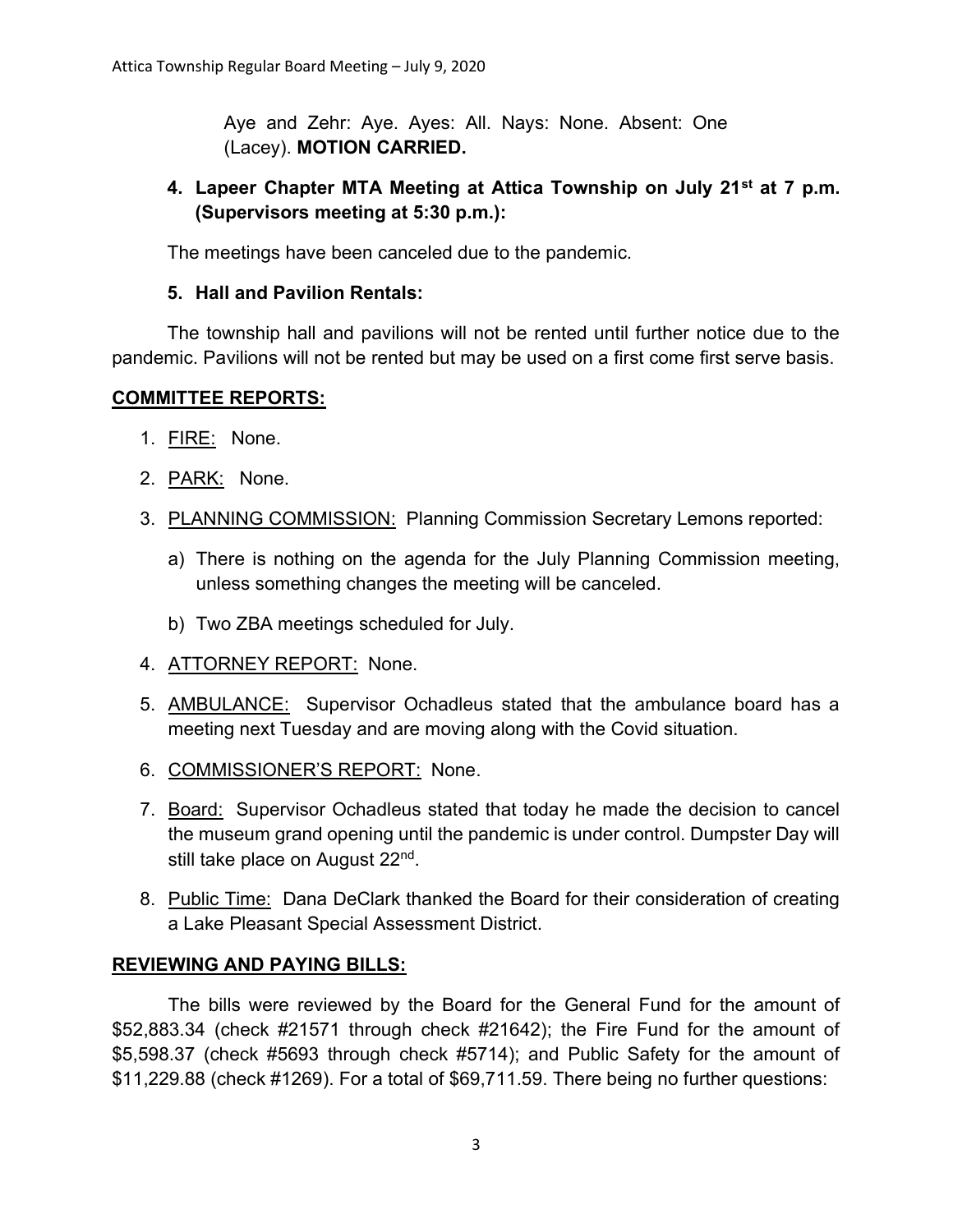MOTION by Zehr, seconded by Mason, to approve the bills as presented in the amount of \$69,711.59. A roll call vote was taken. Zehr: Aye; Herpolsheimer: Aye; Ochadleus: Aye and Mason: Aye. Ayes: All. Nays: None. Absent: One (Lacey). MOTION CARRIED.

There being no further business before the Board, MOTION by Zehr, seconded by Mason to adjourn the meeting at 7:31 p.m. A vote was taken. Ayes: All. Nays: None. Absent: One (Lacey). MOTION CARRIED.

 $\mathcal{L}_\text{max}$  , and the contribution of the contribution of the contribution of the contribution of the contribution of the contribution of the contribution of the contribution of the contribution of the contribution of t

Submitted by: Submitted by: Respectfully Submitted by:

Valerie Schultz, Deputy Clerk Nancy Herpolsheimer, Clerk